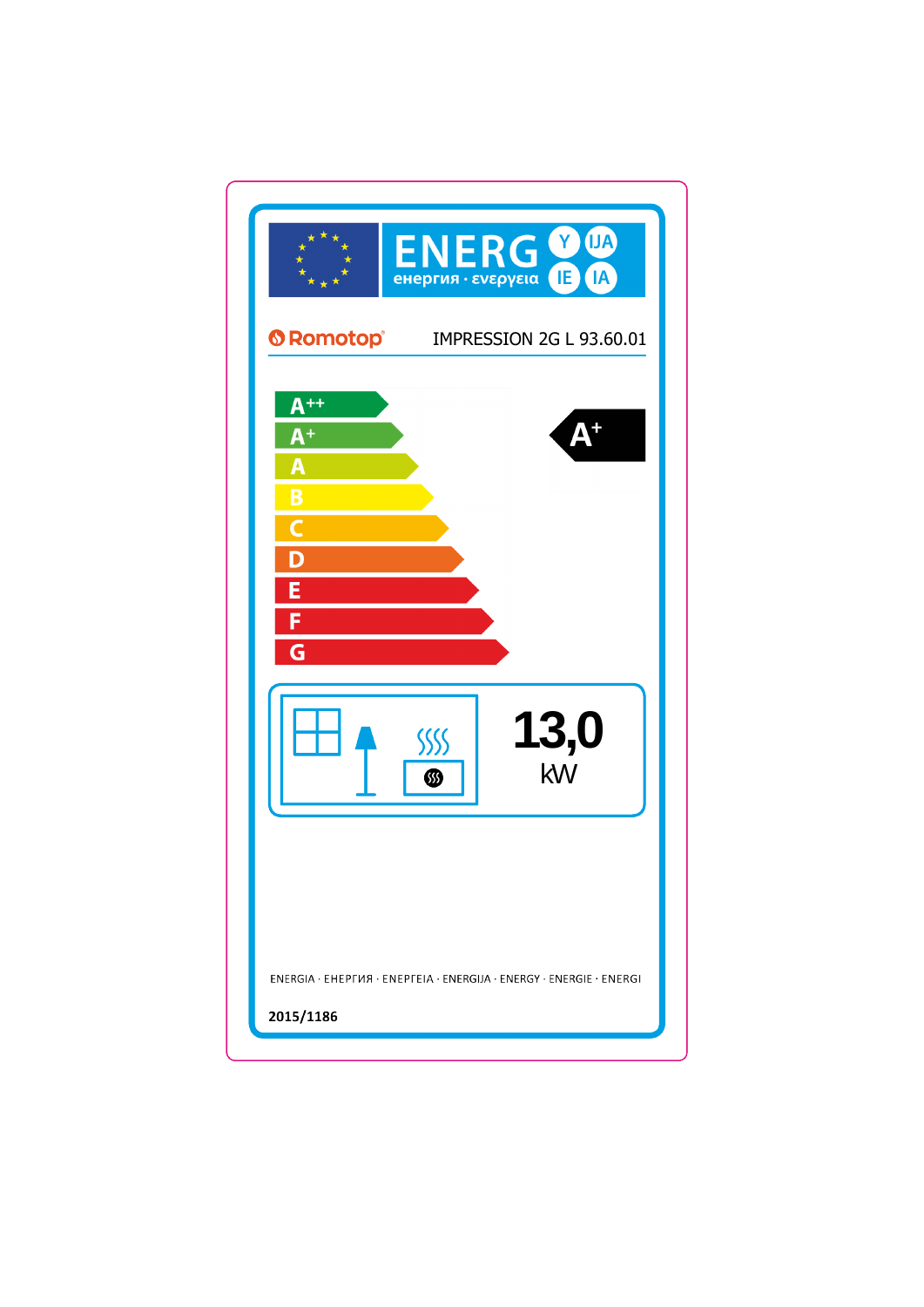

#### **Informační list výrobku dle nařízení EU 2015/1186**

**Údaje v informačním listu lokálního topidla musí být uvedeny v tomto pořadí a musí být obsaženy v brožuře k výrobku nebo jiné dokumentaci poskytované k výrobku.**

| Název nebo ochranná známka dodavatele:             | Romotop spol. s r. o.           | Meno dodávateľa alebo jeho ochranná známka:                      | Romotop spol. s r. o.           |
|----------------------------------------------------|---------------------------------|------------------------------------------------------------------|---------------------------------|
|                                                    |                                 |                                                                  |                                 |
| Identifikační značka modelu používaná dodavatelem: | <b>Impression 2G L 93.60.01</b> | Identifikačný kód modelu dodávateľa:                             | <b>Impression 2G L 93.60.01</b> |
|                                                    |                                 |                                                                  |                                 |
| Třída energetické účinnosti modelu:                | $A+$                            | Trieda energetickej účinnosti modelu:                            | $A+$                            |
|                                                    |                                 |                                                                  |                                 |
| Přímý tepelný výkon (kW):                          | 13,0                            | Priamy tepelný výkon (kW):                                       | 13,0                            |
|                                                    |                                 |                                                                  |                                 |
| Nepřímý tepelný výkon (kW):                        | $\mathbf{0}$                    | Nepriamy tepelný výkon (kW):                                     | $\mathbf{0}$                    |
|                                                    |                                 |                                                                  |                                 |
| Index energetické účinnosti EEI:                   | 108,2                           | Index energetickej účinnosti EEI:                                | 108,2                           |
|                                                    |                                 |                                                                  |                                 |
| Energetická účinnost u jmenovitého výkonu (%):     | 80,8                            | Užitočná energetická účinnosť pri menovitom tepelnom výkone (%): | 80,8                            |
|                                                    |                                 |                                                                  |                                 |
| Energetická účinnost u minimálního zatížení (%):   | <b>Pass</b>                     | Užitočná energetická účinnosť pri minimálnom zaťažení (%):       | <b>Pass</b>                     |
|                                                    |                                 |                                                                  |                                 |
| Zvláštní opatření (při montáži, údržbě):           | viz. Návod                      | Opatrenia (pri montáži, údržbe):                                 | pozrite Návod                   |

### **Informačný list výrobku podľa nariadenia EU 2015/1186**

**Informácie uvedené v informačnom liste výrobku pre lokálny ohrievač priestoru sa uvádzajú v tomto poradí a musia byť uvedené v brožúre o výrobku alebo v iných dokumentoch pripojených k výrobku.**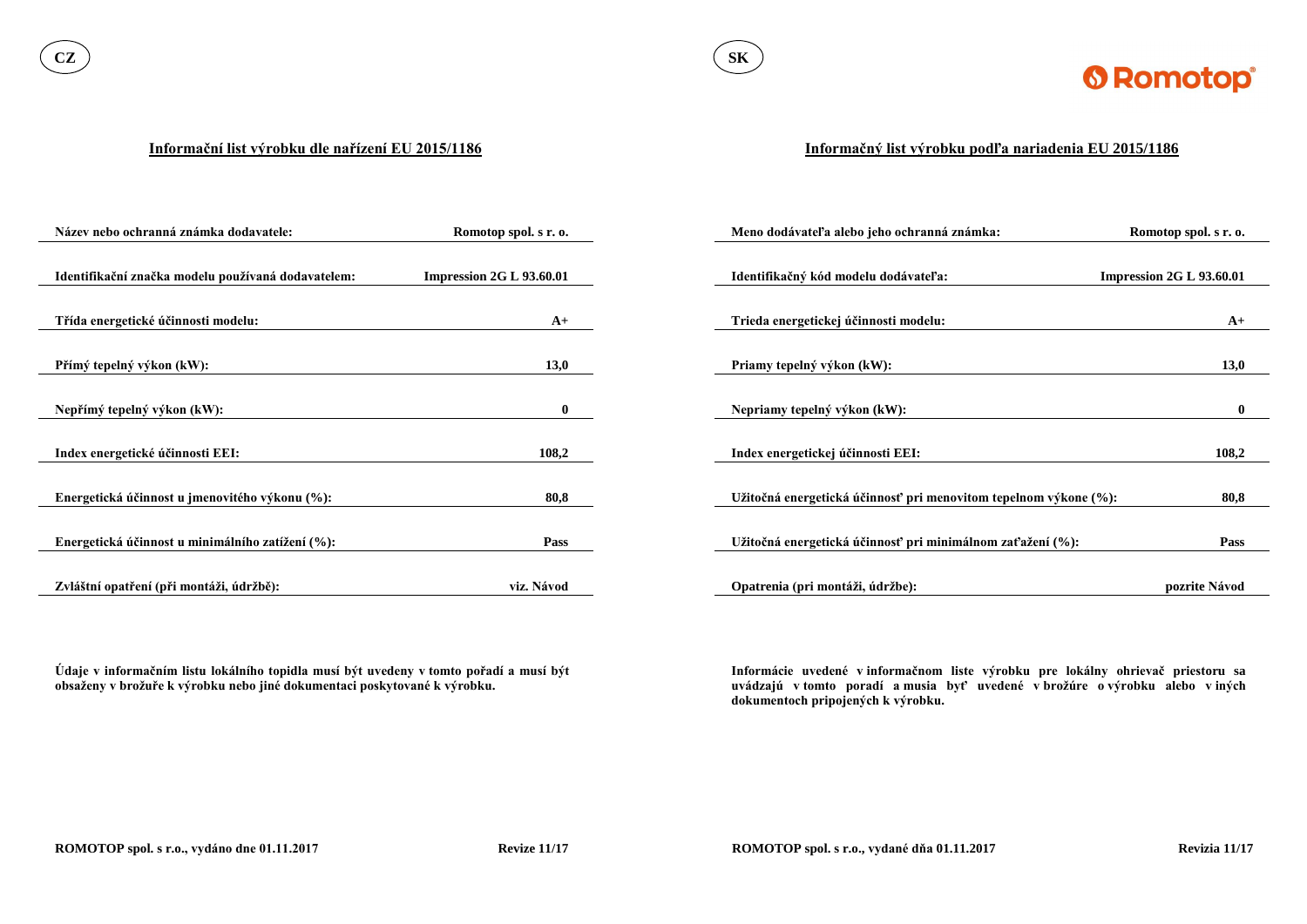**PL**



# **Karta produktu rozporządzenia EU 2015/1186**

| Nazwa dostawcy lub znak towarowy:                          | Romotop spol. s r. o.    |  |
|------------------------------------------------------------|--------------------------|--|
| Identyfikator modelu dostawcy:                             | Impression 2G L 93.60.01 |  |
| Klasa efektywności energetycznej modelu:                   | $A+$                     |  |
| Bezpośrednia moc cieplna produktu (kW):                    | 13,0                     |  |
| Pośrednia moc cieplna produktu (kW):                       | $\boldsymbol{0}$         |  |
| Współczynnik efektywności energetycznej EEI:               | 108,2                    |  |
| Sprawność użytkowa przy nominalnej mocy cieplnej oraz (%): | 80,8                     |  |
| Sprawność użytkowa przy minimalnym obciążeniu (%):         | <b>Pass</b>              |  |
| Srodki specjalne (podczas instalacji, serwisu):            | Partz instrukcje         |  |

**Informacje w karcie produktu miejscowego ogrzewacza pomieszczeń muszą być podawane w poniższej kolejności oraz zawarte w broszurze dotyczącej produktu lub w innych materiałach dostarczanych wraz z produktem.**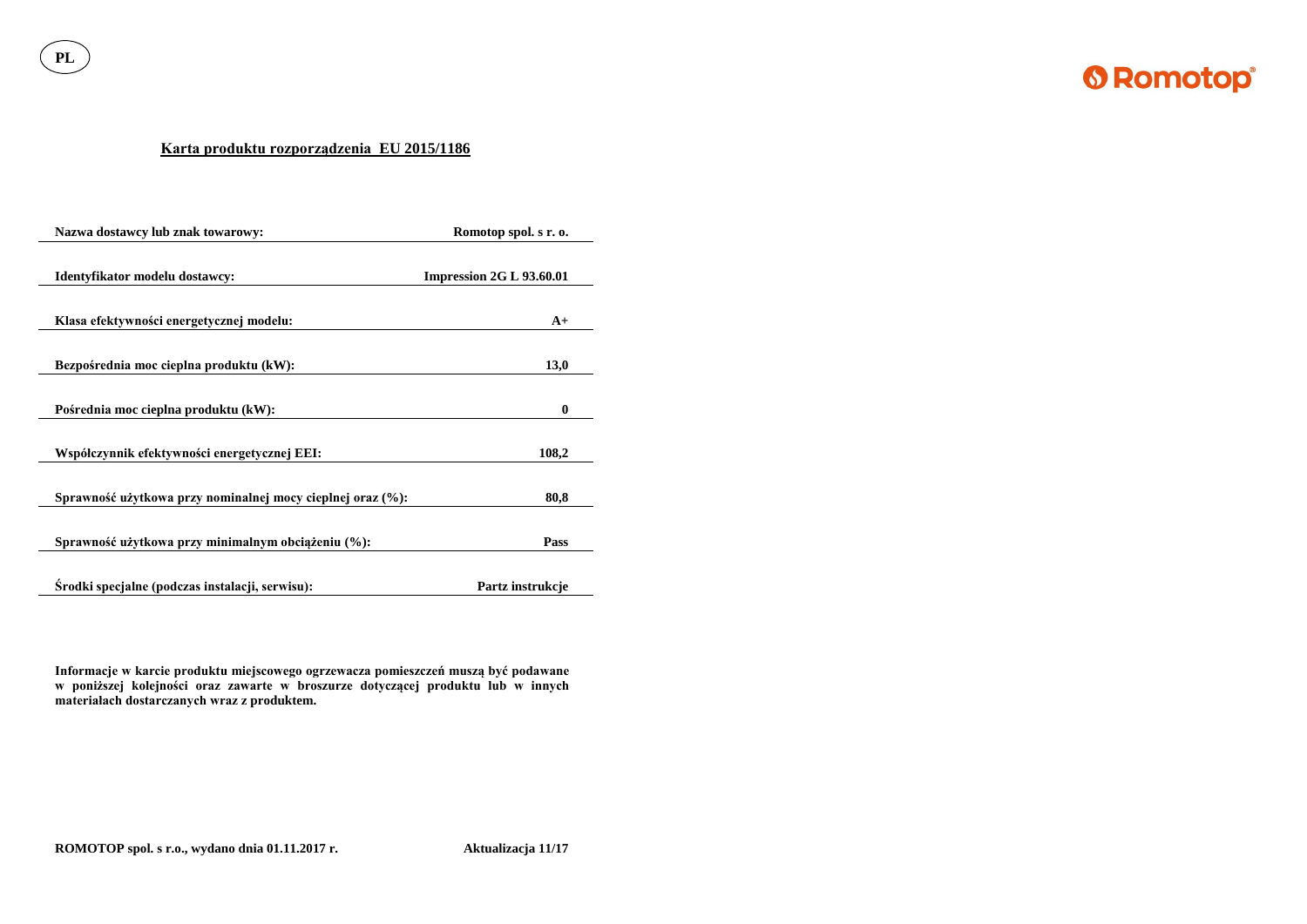

#### **Product sheet under Regulation EU 2015/1186**

**The information in the product sheet of the local space heater shall be provided in the following order and shall be included in the product brochure or other literature provided with the product.**

| <b>Supplier's name or trademark:</b>                        | Romotop spol. s r. o.           | Name oder Warenzeichen des Lieferanten:                      | <b>Romotop GmbH</b>             |
|-------------------------------------------------------------|---------------------------------|--------------------------------------------------------------|---------------------------------|
|                                                             |                                 |                                                              |                                 |
| <b>Supplier's model identifier:</b>                         | <b>Impression 2G L 93.60.01</b> | <b>Modellkennung des Lieferanten:</b>                        | <b>Impression 2G L 93.60.01</b> |
|                                                             |                                 |                                                              |                                 |
| The energy efficiency class of the model:                   | $A+$                            | <b>Energieeffizienzklasse des Modells:</b>                   | $A+$                            |
|                                                             |                                 |                                                              |                                 |
| The direct heat output in $(kW)$ :                          | 13,0                            | Direkte Wärmeleistung (kW):                                  | 13,0                            |
|                                                             |                                 |                                                              |                                 |
| The indirect heat output in $(kW)$ :                        | $\bf{0}$                        | Indirekte Wärmeleistung (kW):                                | $\mathbf{0}$                    |
|                                                             |                                 |                                                              |                                 |
| The energy efficiency index EEI:                            | 108,2                           | <b>Energieeffizienzindex EEI:</b>                            | 108,2                           |
|                                                             |                                 |                                                              |                                 |
| The useful energy efficiency at nominal heat output $(\%):$ | 80,8                            | Energieeffizienz bei Nennwärmeleistung (%):                  | 80,8                            |
|                                                             |                                 |                                                              |                                 |
| The useful energy efficiency at minimum load $(\%):$        | Pass                            | Energieeffizienz bei Mindestlast (%):                        | <b>Pass</b>                     |
|                                                             |                                 |                                                              |                                 |
| Special requirements (instalation, maintanance):            | See instructions                | Besonderen Vorkehrungen (bei der Installation oder Wartung): | siehe Anleitung                 |

# **Produktdatenblatt gemäß Verordnung EU 2015/1186**

**Die Angaben auf dem Produktdatenblatt des Einzelraumheizgerätes sind in nachstehender Reihenfolge aufzuführen und in die Produktbroschüre oder andere mit dem Produkt bereitgestellte Unterlagen aufzunehmen.**